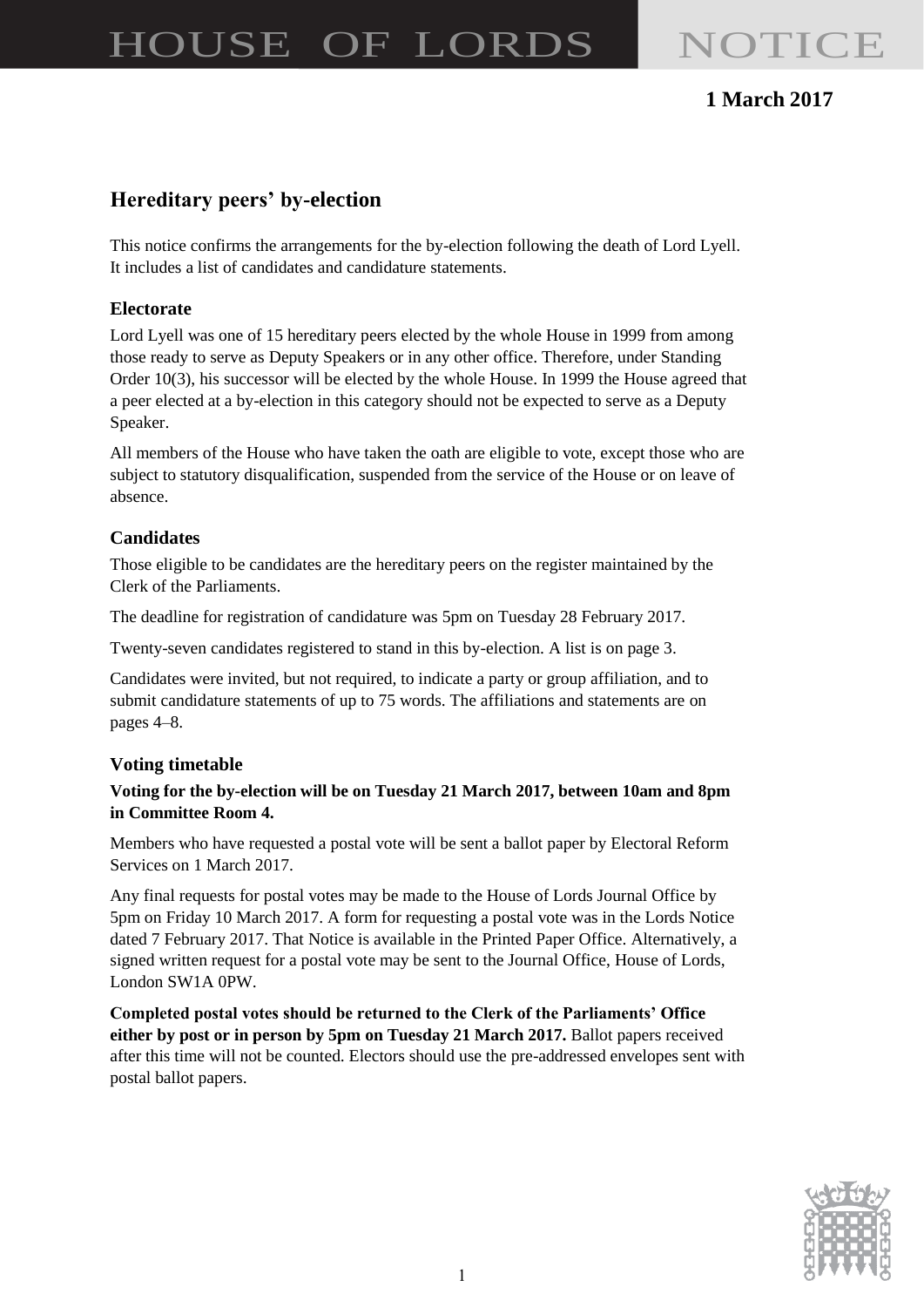### **Voting system**

The Alternative Vote system will be used. Voters place the figure 1 in the box next to the name of the candidate they most strongly support, the figure 2 against the next most favoured candidate, and so on. Voters may cast as many or as few votes as they wish. In order to be elected, the successful candidate must receive at least as many votes as all the other candidates put together. In the event of this not happening after first-preference votes have been allocated, the votes of the candidates receiving the lowest number of firstpreference votes will be shared out according to the second preference marked on them. This will be repeated until one candidate has at least half of the total valid votes.

Ballot papers will be invalidated if:

- any number is used more than once, or
- in the opinion of the Returning Officer (the Clerk of the Parliaments) the ballot paper is illegible or ambiguous.

#### **Count and result**

The count will be conducted by Electoral Reform Services.

The result will be announced in the House of Lords chamber by the Clerk of the Parliaments at a convenient moment (likely to be after oral questions) on Wednesday 22 March 2017.

The full results, including the number of first-preference votes cast for each candidate and the position after each transfer of votes, will be available in the Printed Paper Office and the Library soon after the announcement by the Clerk of the Parliaments. The results will also be published online at [www.parliament.uk](http://www.parliament.uk/)

> DAVID BEAMISH *Clerk of the Parliaments*

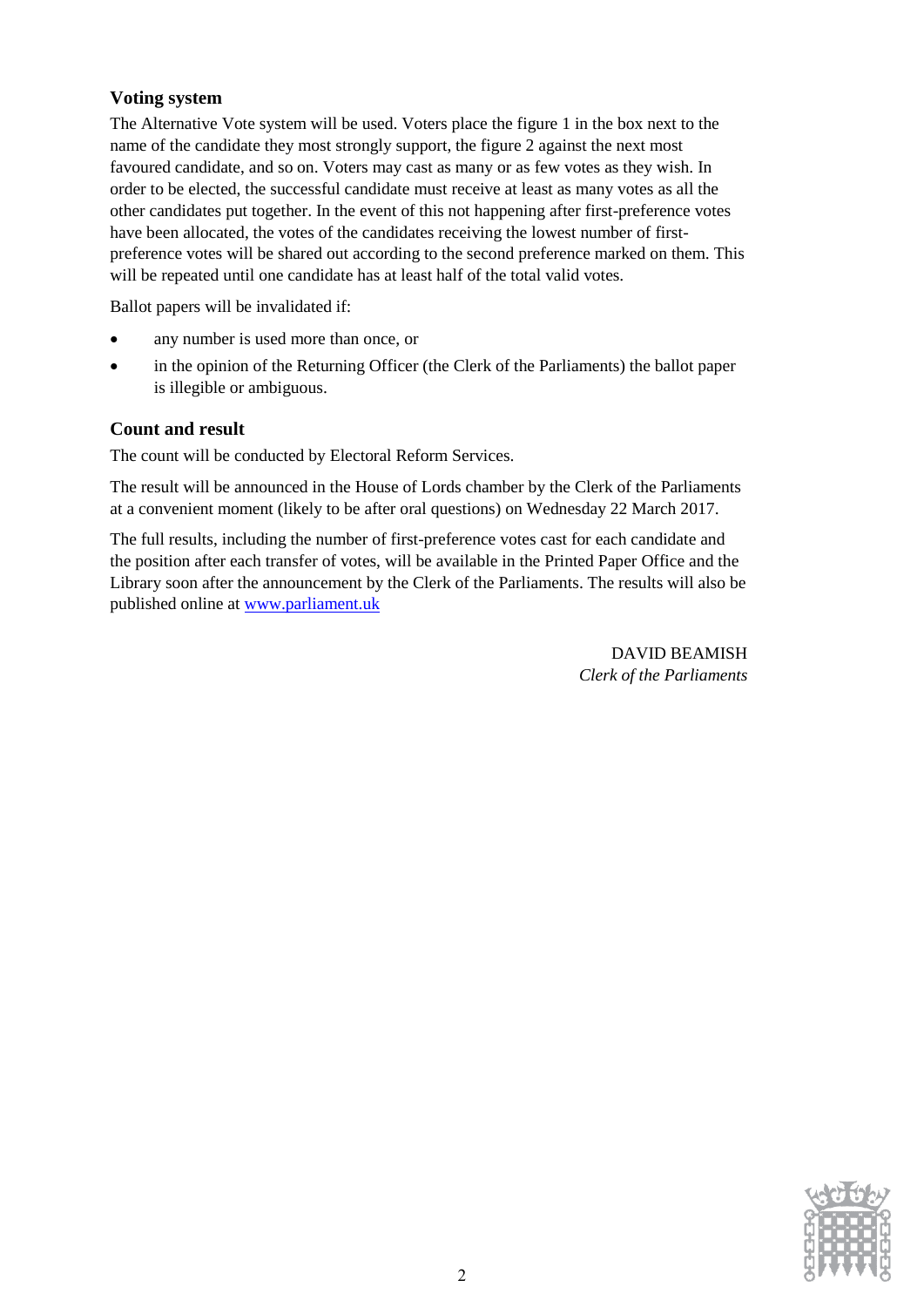# **List of candidates**

**Abergavenny, M.**  (Conservative)

**Addison, V.**  (Conservative)

**Alexander of Tunis, E.**  (Conservative)

**Bethell, L.**  (Conservative)

**Biddulph, L.**  (Conservative)

**Cadman, L.**  (Conservative)

**Colgrain, L.**  (Conservative)

**Darling, L.**  (Crossbench)

**Gainford, L.**  (No party/group affiliation declared)

**Hampton, L.**  (Crossbench)

**Hankey, L.**  (Crossbench)

**Harlech, L.**  (Liberal Democrat)

**Harrowby, E.**  (Conservative)

**Hood, V.**  (Crossbench) **Kennet, L.**  (Liberal Democrat)

**Limerick, E. (***L. Foxford***)**  (Conservative)

**Lloyd-George of Dwyfor, E.**  (Liberal Democrat)

**Macpherson of Drumochter, L.**  (Conservative)

**Mostyn, L.**  (Crossbench)

**Mountgarret, V. (***L. Mountgarret***)**  (Conservative)

**Napier and Ettrick, L.**  (Conservative)

**Powerscourt, V. (***L. Powerscourt***)**  (Crossbench)

**Somerleyton, L.**  (Crossbench)

**Stockton, E.**  (Conservative)

**Strathcarron, L.**  (Conservative)

**Swansea, L.**  (Conservative)

**Windlesham, L.**  (Conservative)

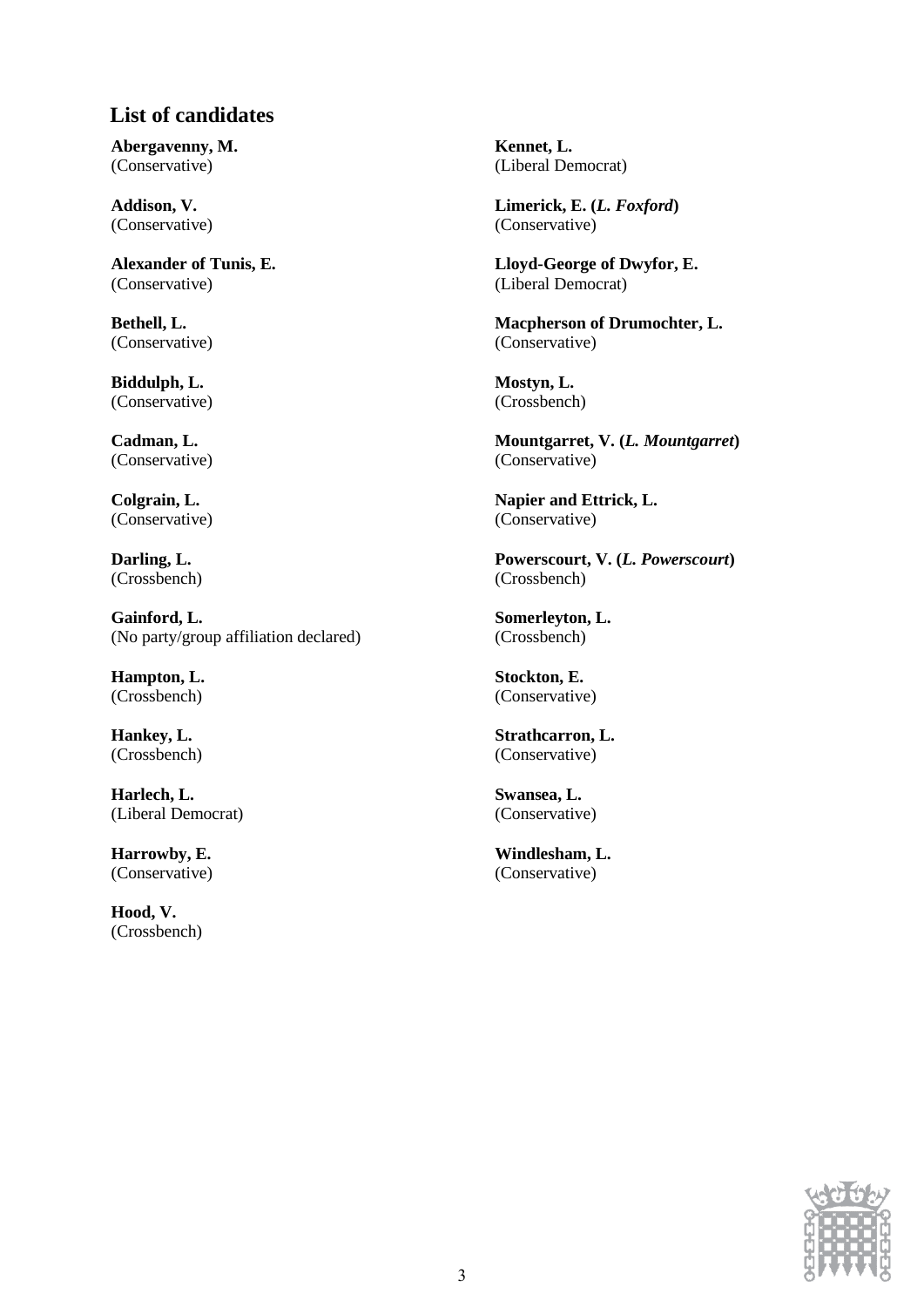# **Candidature statements**

# **Abergavenny, M.** (Conservative)

The second son of a second son, I forged a career in shipbuilding, broking and finance in Hamburg, Marseilles, the City and Wall Street.

I offer my hands-on experience of urban regeneration; rural diversification (expanding the Eridge Estate from three residential tenants into a home for 100 businesses, 400 jobs and apprentices); insights from two terms as a district councillor; experience with charities (employment, care for disabled ex-service members and the elderly).

# **Addison, V.** (Conservative)

Having personally farmed dairy and arable most of my life, I am still well-connected and understand the need for support to continue in all matters connected with farming the countryside and those who live and work in rural areas after "Brexit".

As a vice president of the Council of National Parks, I follow in my grandfather's footsteps having also spent seven years as a Conservative working peer.

# **Alexander of Tunis, E.** (Conservative)

A return to Parliament would assist my initiative to forge a closer relationship between the House of Lords and the Institute of Directors, of which I have been a member since 2000.

# **Bethell, L.** (Conservative)

As the founder of a successful company, I am in the position to hand over the reins and commit myself to supporting the Government in the House of Lords. If elected, I would bring my experience as an entrepreneur in the media industries, and in politics where I have worked for the US Senate, as a Conservative candidate and as a campaigner.

# **Biddulph, L.** (Conservative)

It was an honour to sit in the House and I would be happy to serve again.

# **Cadman, L.** (Conservative)

Lord Lyell (Charlie) took his seat aged 21 and spent much of his time in the House loyally serving his country under various prime ministers.

An engaging and interesting character, I became acquainted with him as a member of the Defence Study Group.

Although regarded with amusement in some circles, his work here showed a prime example of the quality that the hereditary peerage brought to the House.

Replacing him will be difficult.

# **Colgrain, L.** (Conservative)

My areas of expertise and particular interest are employment and financial services, following 30 years in the financial executive search sector, and rural affairs, regeneration and diversification, as partner in a family farming and property business.

I chair two charities, am a school governor, trustee of Rochester Cathedral, president of the County Show, and was High Sheriff of Kent 2013/14. I will be able to commit as much time to the House as required.

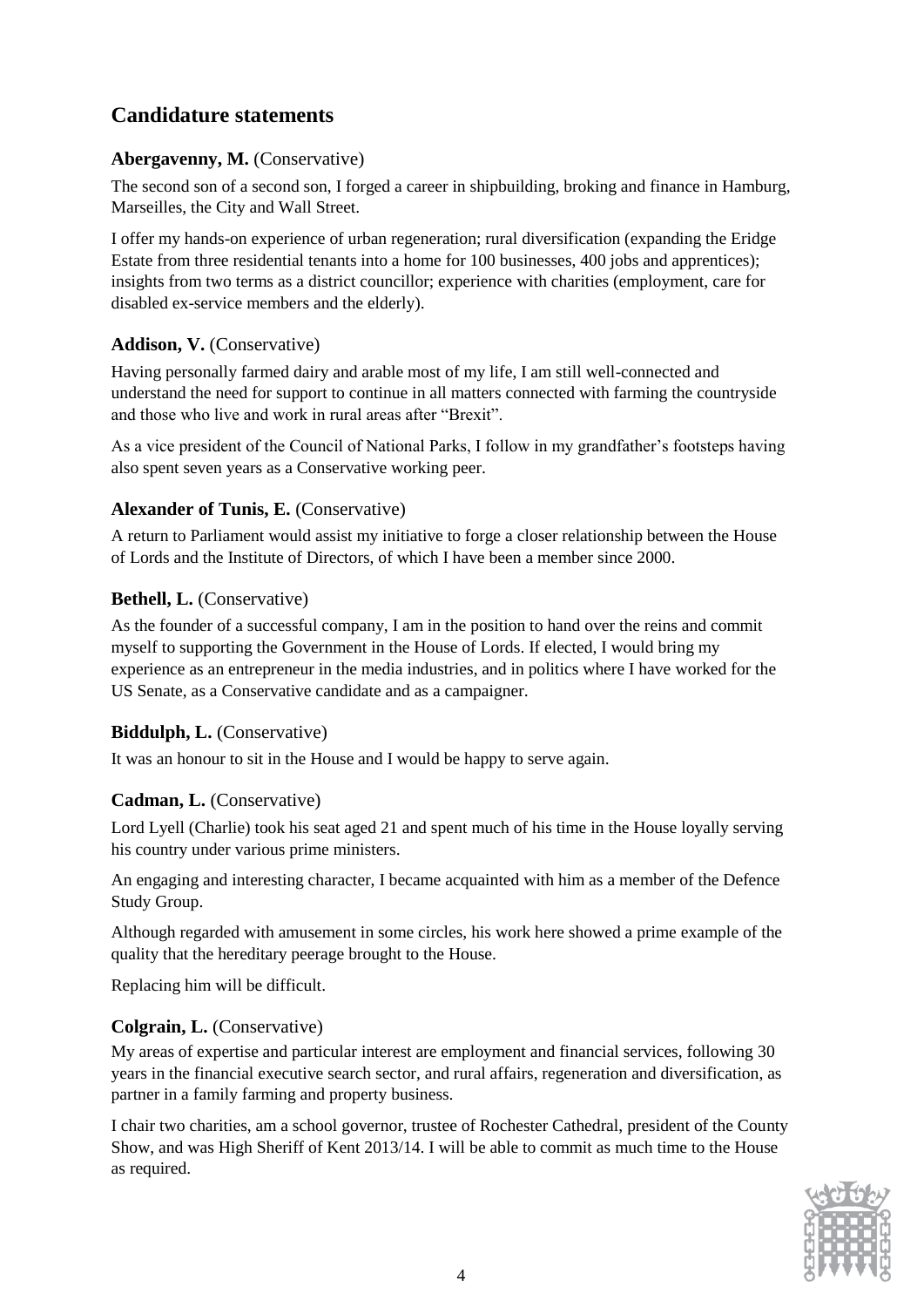# **Darling, L.** (Crossbench)

- Wide experience of business and the professions, the charitable and voluntary sectors.
- Surveyor for large-scale housing development, social housing, employment, education and recreation.
- Chairman of Nuffield Farming UK, host to Triennial Nuffield International Conference in June 2017.
- Fund-raiser for social care charity, now Big Lottery funded, working with local group of surgeries and relieving bed blocking in regional hospital.
- Vice-chairman of NHS trust, chairman of Mind LMA.
- Prison visitor for 19 years.

### **Gainford, L.** (No party/group affiliation declared)

Architect, town planner and inquiry reporter; practice in Cambridgeshire; design and construction of new towns in northern Canada; regeneration proposals in Scotland; Chief Planning Officer for Ross-shire during the "oil rush"; latterly Scottish Office inquiry reporter. Director of private companies: hydroelectricity and housing. Interests in renewable energy, climate change and modern city development. I would contribute to debates and committees where my expertise and experience may be helpful, but would not otherwise attend casually.

### **Hampton, L.** (Crossbench)

After 25 years working in design and photography for big agencies and freelance, with a client list of big corporates and charities, I recently retrained as a secondary school teacher and now teach in a state academy in west London. I live in east London and coach junior cricket in Hackney.

### **Hankey, L.** (Crossbench)

International conservation architect/planner RIBA, FSA, FRAI.

Member, HoL 1996–99.

President, International Council on Monuments and Sites, 2002–13; chairman, Exports Promotion Advisory Group for DTI/British Council/FCO; consultant to MoD/World Bank/ADB/UK Dioceses/English Heritage.

Professional experience: east Asia, China, Middle East, north Africa, Russia, Europe, Caribbean.

Founder, APG for Architecture and Planning.

Interests:

- Planning, city development
- Ethical democracy, good governance, devolution
- Cultural diversity and inclusion
- Relationship between Parliament and the professions
- Upgrading and conservation of Parliament's buildings.

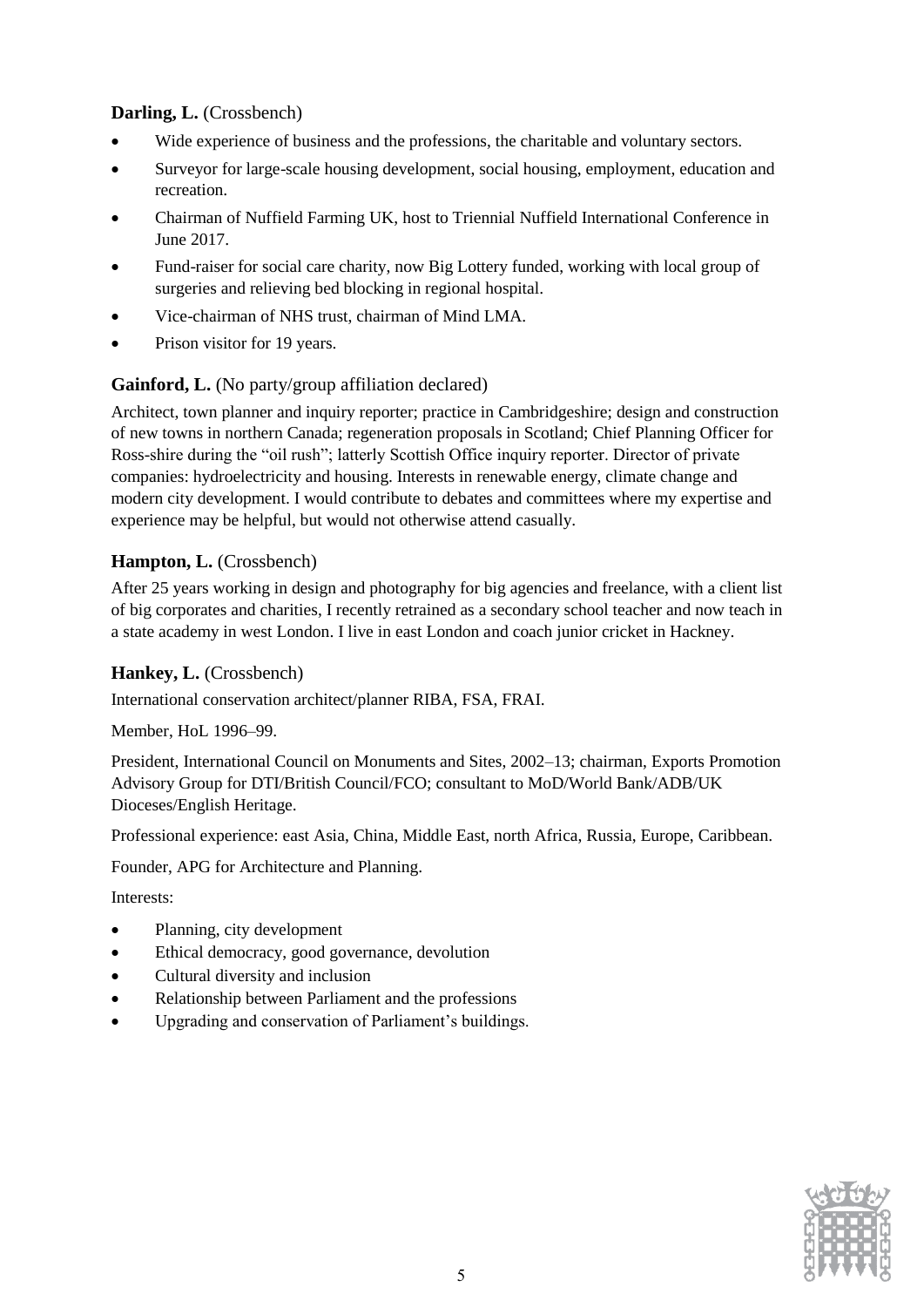# **Harlech, L.** (Liberal Democrat)

I wish to enter public service in order to stand for equality and progress. To work across parties to bring prosperity for all through long-term vision and practical action.

I have worked in the creative industries, the arts and technology services. I will also bring to the job youth, passion and commitment.

Having lived in Shropshire, north Wales and London, I have a balanced perspective on the concerns of both rural and urban society.

# **Harrowby, E.** (Conservative)

I'm a Midlander; I would work to promote the Midlands and its urban regeneration.

I offer professional and business skills: fellow of the Royal Institution of Chartered Surveyors (1992); career in architecture, commercial property development, managing family estates/businesses with significant contribution to local economy.

Education work: governing councils, committees, Goldsmiths London University and various schools. Senior trustee, London-based business "incubator" charity.

I have extensive working experience in planning, housing, the built environment, heritage, rural issues.

# **Hood, V.** (Crossbench)

Issues of social policy can command attention in the House of Lords. Recent examples include Lord Marks's Bill to provide rights to cohabitating couples, and Baroness Deech's Bill to limit financial claims in divorce. While my sympathies are more with the first than the second, they together demonstrate the privilege that it would be to serve in the House of Lords, providing the opportunity to influence policy and legislation in the arena of family breakdown.

# **Kennet, L.** (Liberal Democrat)

A cross-departmental body to steer the development of a viable bio/circular economy would contribute to Government objectives and UK industrial strategy. If elected, I will work to fully realise benefits which include:

- Improving economic competitiveness through science, technology and jobs
- Benefiting the environment and human health, addressing climate change, waste and pollution, renewables and energy security, and bio-diversity
- Producing social benefits by developing rural economies and global industries, and providing employment opportunities and consumer choice.

# **Limerick, E. (***L. Foxford***)** (Conservative)

Age 54. London flat near Parliament. Career in FCO, law, project finance and venture capital in London with postings in Paris (ENA), Dakar, Amman, Moscow, Dubai, Kazakhstan. Speak French, Russian, Arabic, Wolof. Current positions include director of Roxi Petroleum, school governor and charitable trustee. Interests: education, renewable energy, cider making and kitesurfing.

Passionate about contributing lifetime experience in overseas commerce to make Brexit successful.

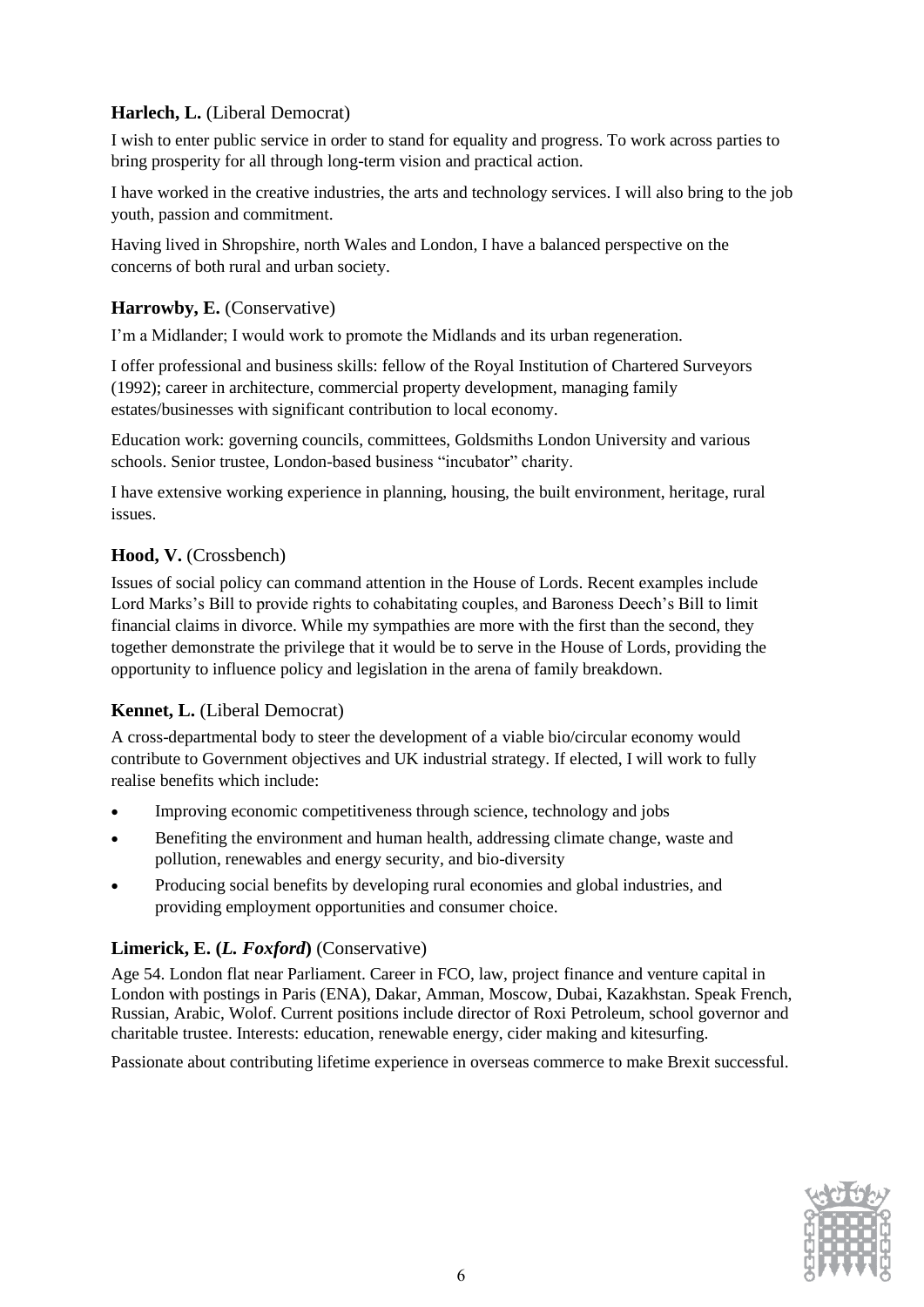# **Lloyd-George of Dwyfor, E.** (Liberal Democrat)

Since my early years I have had a keen and personal interest in politics, espoused with the traditions and beliefs of a Liberal.

My working life started aged 19 in shipping, finishing in political risk insurance.

If elected, I would undertake to be a regular attender and to devote my maximum time and efforts to the Liberal Democrats and to the business of the House.

# **Macpherson of Drumochter, L.** (Conservative)

James has extensive experience in retail, hospitality, sustainable energy, land and property management.

Holding degrees in Land Economy and Business, James currently manages a Highland upland farm and runs a wood fuel business.

By giving his time as a director on the locally led development company, he uses his experience to benefit his local community. James wants to better harness his wide expertise to help drive national decisions and would be a very hard-working, effective peer.

# **Mostyn, L.** (Crossbench)

My Lords, being only 32 years old I can bring some much-needed youth to the House. I can also be a spokesman for the under-represented north-west of England and Wales as my base is located in north Wales.

I have years of experience in local business as I run an estate that covers the length of north Wales. I am closely involved with local charities and institutions from which I can draw experience for the House.

# **Mountgarret, V. (***L. Mountgarret***)** (Conservative)

Not for lack of trying, however we live in manifestly difficult and troubling times. Voices across the entire age spectrum can only serve to provide this House and the wider public with a broader sense of discussion, debate and wisdom.

# **Napier and Ettrick, L.** (Conservative)

Aged 54. I run my own gardening firm near Cambridge as a qualified horticulturist for 17 years, training young people and encouraging them to run their own small business. I have a clear understanding of the importance of small business to the national economy. Born deaf, I am a cochlear implant recipient which enables me to hear 95% as opposed to previous 10%. I support charities for deaf, disabilities and disadvantaged. Regular and diligent attendee.

# **Powerscourt, V. (***L. Powerscourt***)** (Crossbench)

Concerns: mental health and family wellbeing, root causes of poverty and social justice. Prevention and early intervention of family breakdown. Assessing efficacy of the treatment for mental illhealth.

Experience: over 15 years national and international charities (Mercy Ships, Care for the Family, Samaritans, MIND, South Wales Psychotherapy). Front-line experience counselling people in urban/rural south Wales, sometimes in significant poverty. BACP-registered counsellor.

Availability: currently in private practice, allowing flexibility to attend as a working peer.